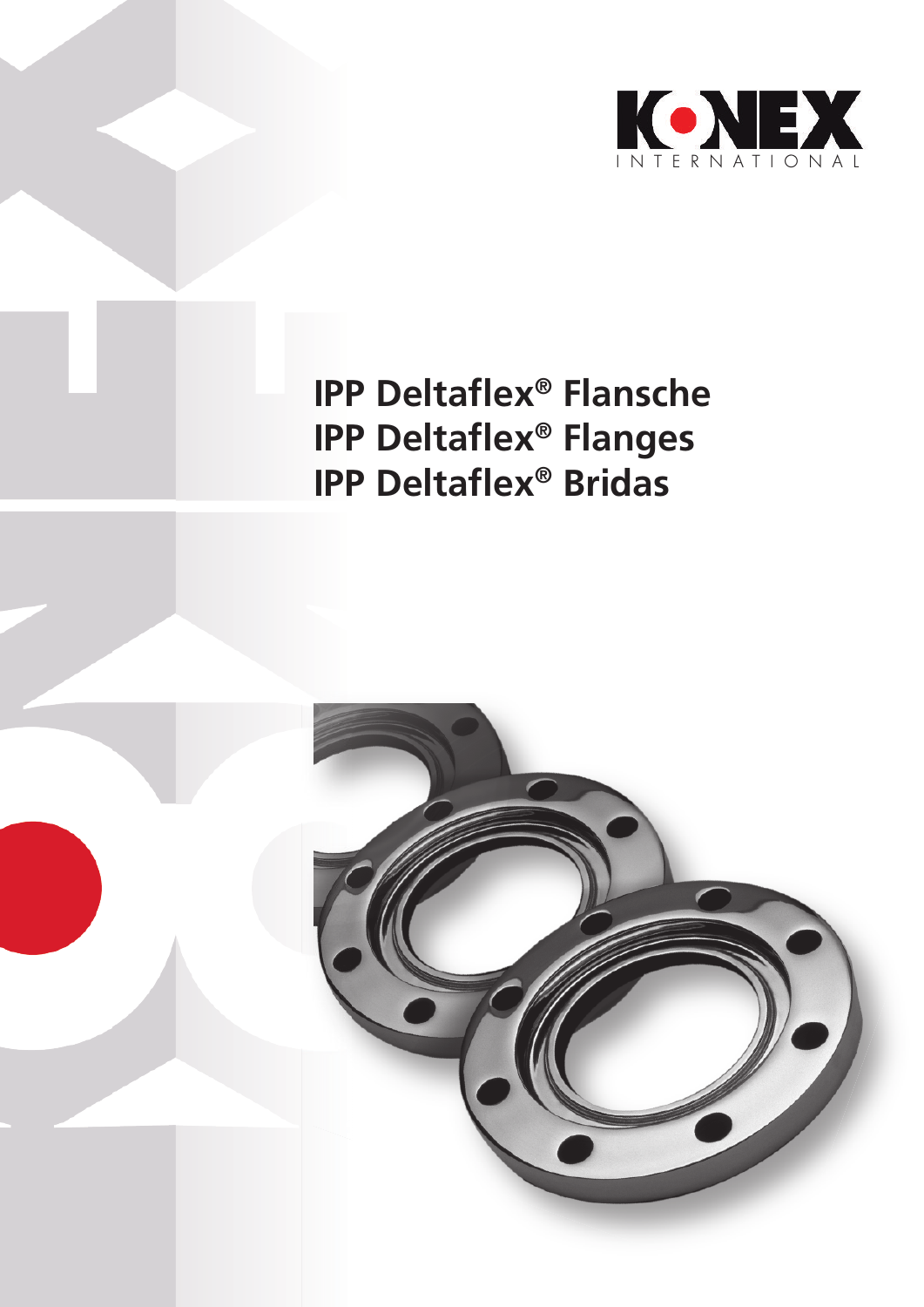

#### **Product overview IPP DELTAFLEX® Flange Engineering**

Improved Piping Products, Inc. (IPP) has patented the second generation convoluted pipe back-up rings and markets that technology under the registered trade name of IPP Deltaflex® Flanges. The unique design technology significantly reduces the weight of a flange without reducing its pressure performance.

#### **Product overview IPP Deltaflex® Flange Engineering**

The finite element analysis (FEA) tool utilized by IPP is ANSYS 5.3. Using these tools, the company has examined the stress levels inside standard piping flange joints and in the adjacent pipe walls. From this analysis, IPP has confirmed that nationally recognized pipe flanges are very conservatively stressed while the adjacent pipe walls often exceed allowable code stress values, in many cases approaching the yield point of the piping material.



*IPP Deltaflex® flange on stub end*



| Figure 1:                                   |  |
|---------------------------------------------|--|
| IPP Deltaflex® flange DF2DI 250-10 (10 bar) |  |





18.418<br>28.847<br>39.277<br>49.707<br>60.136<br>70.566 80.995 101.85

*Figure 2: conventional steel flange 250 mm 10 bar*

In response to this IPP Deltaflex® flanges are designed to allowable code stress levels with a safety factor of 2. Even with this generous safety factor IPP Deltaflex® flanges are much lower stressed than the abutting pipe wall material. Therefore a properly selected IPP Deltaflex® flange is not the weakest link in a pipe system when the adjacent pipe wall is closely examined.

IPP Deltaflex® flanges are safe, functional structures with an attractive economic dimension. They conserve material and energy resources from manufacture to point of installation. The lower weight translates into several benefits:

- lower cost of raw material and energy
- reduced transport costs
- ease of handling and installation

The IPP Deltaflex® flanges can be substituted for a conventional pipe flange as called out in DIN, ANSI B16.5, B16.47 and AWWA C207. Its unique cross section can save up to 40% of the weight of one of these national pipe standard flanges. Some installation practices have thinned the standard flanges for economic reasons. In these instances using IPP Deltaflex® flanges design principles can reduce the critically high stress levels to a stated safety factor. This performance is achieved by using IPP Deltaflex® flange engineering to increase the section modulus of the flange without increasing its weight. See figure 1 & 2, comparison of IPP Deltaflex® flange and conventional steel flange.

IPP has installed literally millions of its patented convoluted flanges in the entire spectrum of code controlled commercial and industrial pipe systems. The design technology has consistently been the specification choice of world renowned piping engineers. The IPP Deltaflex® flange truly satisfies the claim of being a modern, high performance pipe flange. Pound for pound there exists no other pipe flange that can safely carry structural loads as efficiently as an IPP Deltaflex® flange.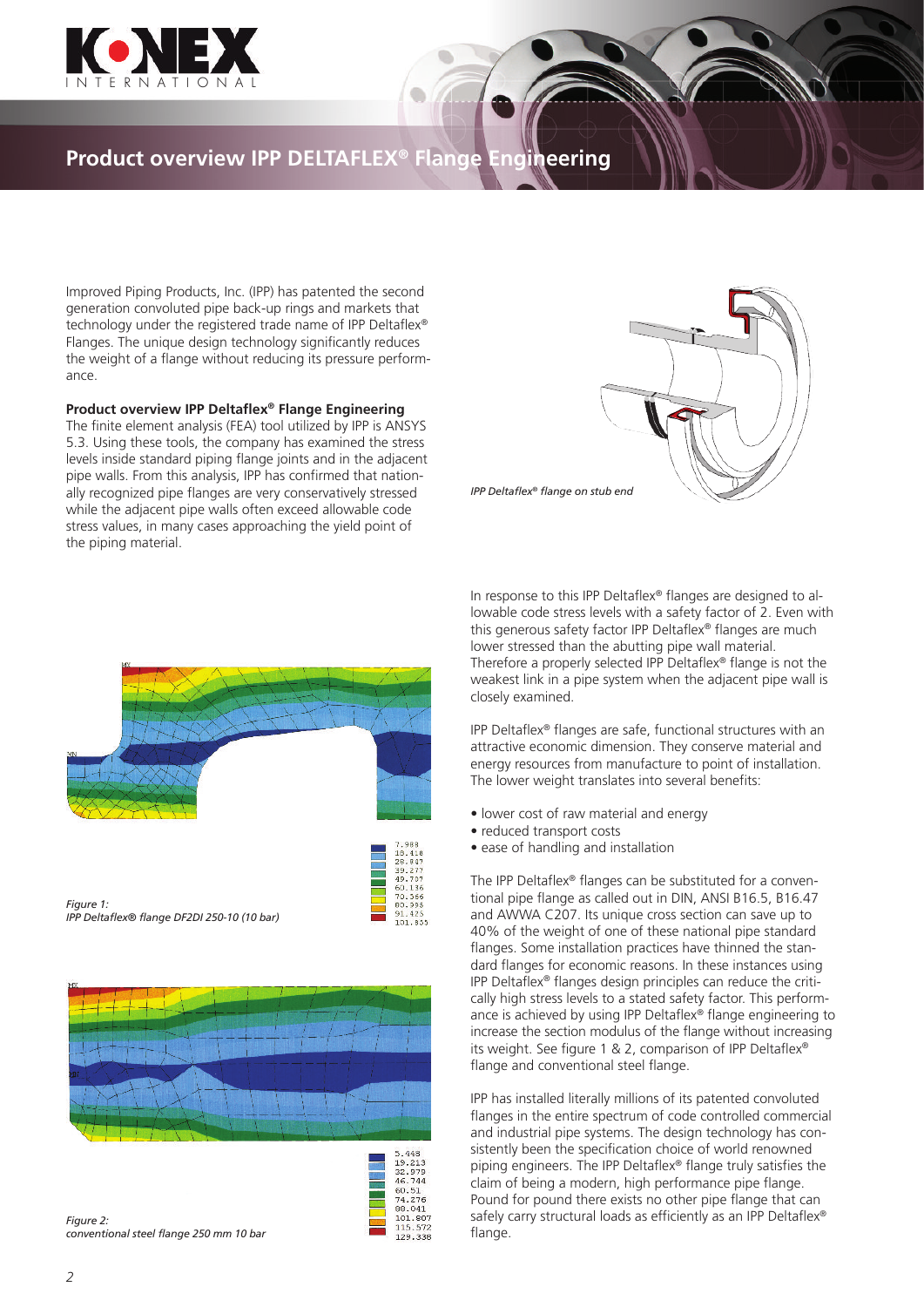

## **PPDA – Polypropylene Encapsulated Ductile Iron (PP/Steel)**

| <b>Description</b>              | PP encapsulated Ductile Iron Deltaflex <sup>®</sup><br>convoluted flange - PP/Steel<br>utilizes the patented IPP Deltaflex® flange<br>cross section<br>highly corrosion resistant |
|---------------------------------|-----------------------------------------------------------------------------------------------------------------------------------------------------------------------------------|
| <b>Utilization</b>              | for use on PE, PP, PVDF butt welding stub<br>ends                                                                                                                                 |
| <b>Materials</b>                | glass reinforced Polypropylene (black)<br>with IPP Deltaflex <sup>®</sup> Ductile Iron insert<br>(GGG 40, DIN 1693)                                                               |
| Connecting<br><b>Dimensions</b> | drilled to ISO/DIN 2501 (EN 1092)<br>DA 20 – 180 mm <sup>.</sup> PN 10/16<br>> DA 180 mm: PN 10                                                                                   |





| <b>DA</b> | <b>DN</b> | Code               | <b>Outside</b><br>Dia.<br>O.D. | <b>Inside</b><br>Dia. | <b>Flange</b><br><b>Thickness</b> | <b>Bolt</b><br><b>Circle</b> | <b>Bolt</b><br>Hole | <b>Bolt</b><br><b>Count</b> | <b>Bolt</b><br><b>Size</b> | <b>Radius</b>  | <b>Operating</b><br><b>Pressure</b> | Weight |
|-----------|-----------|--------------------|--------------------------------|-----------------------|-----------------------------------|------------------------------|---------------------|-----------------------------|----------------------------|----------------|-------------------------------------|--------|
|           |           |                    |                                | I.D.                  | Τ.                                | <b>B.C.</b>                  | B.D.                | N                           | M                          | r.             | max. (bar)                          | kg/pc. |
| 20        | 15        | <b>PPDA 20-10</b>  | 106                            | 28                    | 18                                | 65                           | 14                  | 4                           | M12                        | 3              | 16                                  | 0,4    |
| 25        | 20        | <b>PPDA 25-10</b>  | 118                            | 34                    | 18                                | 75                           | 14                  | $\overline{4}$              | M12                        | 3              | 16                                  | 0,4    |
| 32        | 25        | <b>PPDA 32-10</b>  | 122                            | 42                    | 17                                | 85                           | 14                  | 4                           | M12                        | 3              | 16                                  | 0,4    |
| 40        | 32        | <b>PPDA 40-10</b>  | 142                            | 51                    | 17                                | 100                          | 18                  | $\overline{4}$              | M16                        | 3              | 16                                  | 0, 5   |
| 50        | 40        | <b>PPDA 50-10</b>  | 156                            | 62                    | 19                                | 110                          | 18                  | 4                           | M16                        | 3              | 16                                  | 0,7    |
| 63        | 50        | <b>PPDA 63-10</b>  | 171                            | 78                    | 20                                | 125                          | 18                  | 4                           | M16                        | 3              | 16                                  | 0,9    |
| 75        | 65        | <b>PPDA 75-10</b>  | 191                            | 92                    | 21                                | 145                          | 18                  | 4                           | M16                        | 3              | 16                                  | 1,0    |
| 90        | 80        | <b>PPDA 90-10</b>  | 206                            | 108                   | 21                                | 160                          | 18                  | 8                           | M16                        | 3              | 16                                  | 1,1    |
| 110       | 100       | <b>PPDA 110-10</b> | 226                            | 128                   | 22                                | 180                          | 18                  | 8                           | M16                        | 3              | 16                                  | 1,5    |
| 125       | 100       | <b>PPDA 125-10</b> | 226                            | 135                   | 23                                | 180                          | 18                  | 8                           | M16                        | 3              | 16                                  | 1,4    |
| 140       | 125       | PPDA 140-10        | 261                            | 158                   | 25                                | 210                          | 18                  | 8                           | M16                        | 3              | 16                                  | 1,7    |
| 160       | 150       | <b>PPDA 160-10</b> | 296                            | 178                   | 28                                | 240                          | 22                  | 8                           | M20                        | 3              | 16                                  | 1,8    |
| 180       | 150       | <b>PPDA 180-10</b> | 296                            | 188                   | 27                                | 240                          | 22                  | 8                           | M20                        | 4              | 16                                  | 1,9    |
| 200       | 200       | <b>PPDA 200-10</b> | 350                            | 235                   | 32                                | 295                          | 22                  | 8                           | M20                        | $\overline{4}$ | 16                                  | 3,1    |
| 225       | 200       | <b>PPDA 225-10</b> | 350                            | 238                   | 31                                | 295                          | 22                  | 8                           | M20                        | 4              | 16                                  | 3,1    |
| 250       | 250       | PPDA 250-10        | 412                            | 288                   | 36                                | 350                          | 22                  | 12                          | M20                        | 4              | 16                                  | 4,9    |
| 280       | 250       | <b>PPDA 280-10</b> | 412                            | 294                   | 35                                | 350                          | 22                  | 12                          | M20                        | 4              | 16                                  | 4,4    |
| 315       | 300       | PPDA 315-10        | 462                            | 338                   | 42                                | 400                          | 22                  | 12                          | M20                        | 4              | 16                                  | 6,4    |
| 355       | 350       | PPDA 355-10        | 525                            | 376                   | 52                                | 460                          | 22                  | 16                          | M20                        | 6              | 16                                  | 11,1   |
| 400       | 400       | <b>PPDA 400-10</b> | 586                            | 430                   | 56                                | 515                          | 26                  | 16                          | M24                        | 6              | 16                                  | 14,7   |
| 450       | 500       | <b>PPDA 450-10</b> | 690                            | 514                   | 54,5                              | 620                          | 27                  | 20                          | M24                        | 6              | 10                                  | 20,3   |
| 500       | 500       | <b>PPDA 500-10</b> | 690                            | 530                   | 55                                | 620                          | 27                  | 20                          | M24                        | 6              | 10                                  | 19,2   |
| 560       | 600       | <b>PPDA 560-10</b> | 804                            | 615                   | 62                                | 725                          | 30                  | 20                          | M27                        | 6              | 10                                  | 30,0   |
| 630       | 600       | PPDA 630-10        | 804                            | 642                   | 62                                | 725                          | 30                  | 20                          | M27                        | 6              | 10                                  | 27,7   |
| 710       | 700       | PPDA 710-10        | 912                            | 740                   | 49                                | 840                          | 30                  | 24                          | M27                        | 5              | 6                                   | 28,6   |
| 800       | 800       | <b>PPDA 800-10</b> | 1026                           | 843                   | 58                                | 950                          | 33                  | 24                          | M30                        | 5              | 6                                   | 39,3   |
| 900       | 900       | PPDA 900-10        | 1129                           | 947                   | 62                                | 1050                         | 33                  | 28                          | M30                        | 5              | 6                                   | 48,5   |
| *1000     | 1000      | PPDA 1000-10       | 1245                           | 1050                  | 70                                | 1160                         | 36                  | 28                          | M33                        | 5              | 6                                   | 60,0   |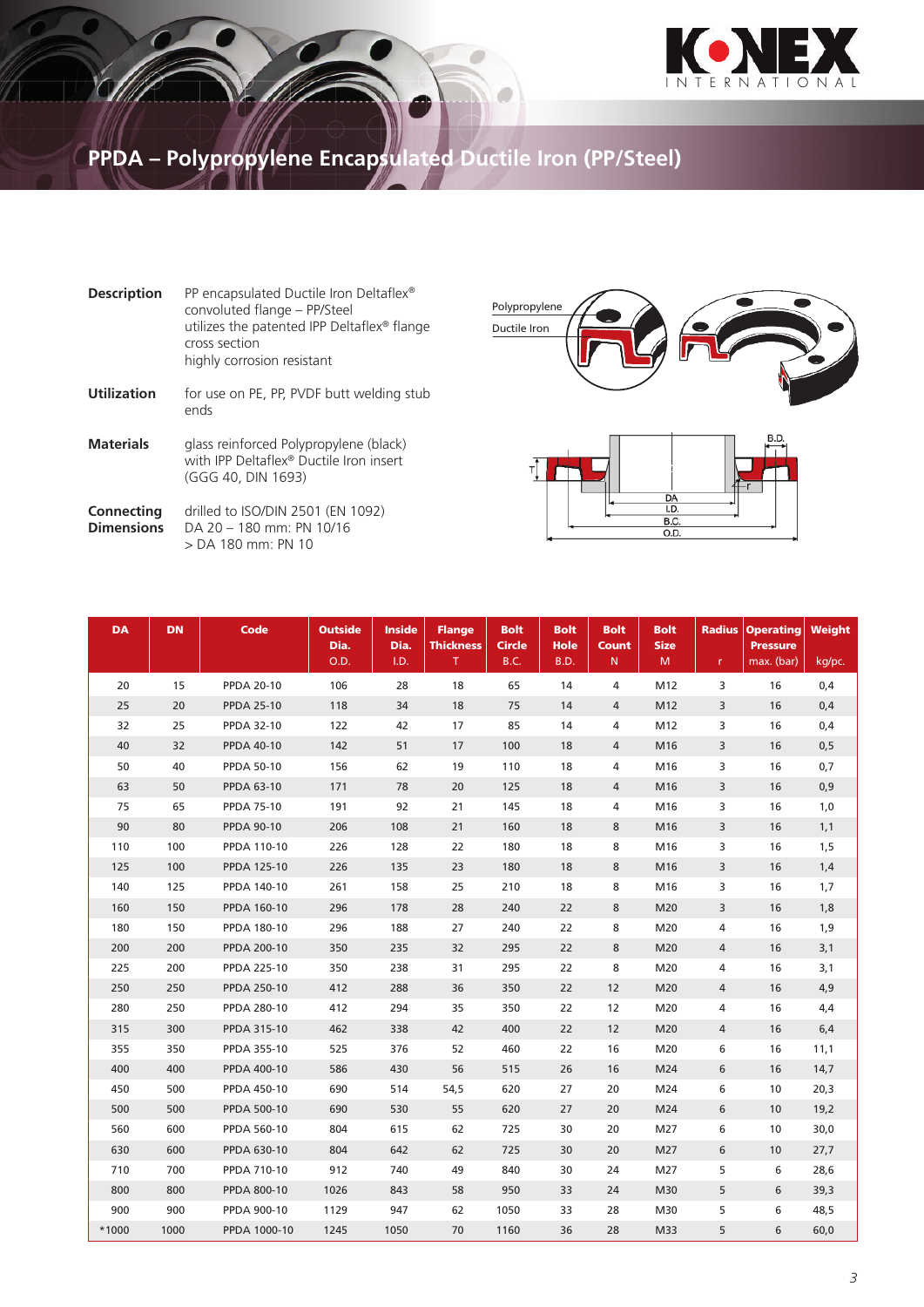

## **PPDA – Polypropylene Encapsulated Ductile Iron (PP/Steel)**

| <b>Description</b>              | PP encapsulated Ductile Iron Deltaflex <sup>®</sup><br>convoluted flange - PP/Steel<br>utilizes the patented IPP Deltaflex® flange<br>cross section<br>highly corrosion resistant |
|---------------------------------|-----------------------------------------------------------------------------------------------------------------------------------------------------------------------------------|
| Utilization                     | for use on PVC-U, PVC-C, ABS, PE, PP, PVDF<br>socket welding stub ends                                                                                                            |
| <b>Materials</b>                | glass reinforced Polypropylene (black)<br>with IPP Deltaflex® Ductile Iron insert<br>(GGG 40, DIN 1693)                                                                           |
| Connecting<br><b>Dimensions</b> | drilled to ISO/DIN 2501 (EN 1092)<br>DA 20 - 180 mm: PN 10/16<br>$>$ DA 180 mm; PN 10                                                                                             |





| <b>DA</b> | <b>DN</b> | <b>Code</b>       | <b>Outside</b><br>Dia.<br>O.D. | <b>Inside</b><br>Dia.<br>I.D. | <b>Flange</b><br><b>Thickness</b><br>т | <b>Bolt</b><br><b>Circle</b><br><b>B.C.</b> | <b>Bolt</b><br><b>Hole</b><br>B.D. | <b>Bolt</b><br>Count<br>N | <b>Bolt</b><br><b>Size</b><br>M | <b>Radius</b><br>r | <b>Operating</b><br><b>Pressure</b><br>max. (bar) | Weight<br>kg/pc. |
|-----------|-----------|-------------------|--------------------------------|-------------------------------|----------------------------------------|---------------------------------------------|------------------------------------|---------------------------|---------------------------------|--------------------|---------------------------------------------------|------------------|
| 20        | 15        | <b>PPDA 20-10</b> | 106                            | 28                            | 18                                     | 65                                          | 14                                 | 4                         | M12                             | 3                  | 16                                                | 0,4              |
| 25        | 20        | <b>PPDA 25-10</b> | 118                            | 34                            | 18                                     | 75                                          | 14                                 | 4                         | M12                             | 3                  | 16                                                | 0,4              |
| 32        | 25        | <b>PPDA 32-10</b> | 122                            | 42                            | 17                                     | 85                                          | 14                                 | 4                         | M12                             | 3                  | 16                                                | 0,4              |
| 40        | 32        | <b>PPDA 40-10</b> | 142                            | 51                            | 17                                     | 100                                         | 18                                 | 4                         | M16                             | 3                  | 16                                                | 0, 5             |
| 50        | 40        | <b>PPDA 50-10</b> | 156                            | 62                            | 19                                     | 110                                         | 18                                 | 4                         | M16                             | 3                  | 16                                                | 0,7              |
| 63        | 50        | <b>PPDA 63-10</b> | 171                            | 78                            | 20                                     | 125                                         | 18                                 | 4                         | M16                             | 3                  | 16                                                | 0,9              |
| 75        | 65        | <b>PPDA 75-10</b> | 191                            | 92                            | 21                                     | 145                                         | 18                                 | 4                         | M16                             | 3                  | 16                                                | 1,0              |
| 90        | 80        | PPDA 90-10 sw     | 206                            | 110                           | 21                                     | 160                                         | 18                                 | 8                         | M16                             | 3                  | 16                                                | 1,2              |
| 110       | 100       | PPDA 110-10 sw    | 226                            | 133                           | 22                                     | 180                                         | 18                                 | 8                         | M16                             | 3                  | 16                                                | 1,5              |
| 140       | 125       | PPDA 140-10 sw    | 261                            | 167                           | 26                                     | 210                                         | 18                                 | 8                         | M16                             | 3                  | 16                                                | 1,9              |
| 160       | 150       | PPDA 160-10 sw    | 296                            | 190                           | 28                                     | 240                                         | 22                                 | 8                         | M20                             | 3                  | 16                                                | 2,6              |
| 225       | 200       | PPDA 225-10 sw    | 350                            | 250                           | 23                                     | 295                                         | 22                                 | 8                         | M20                             | 3                  | 10                                                | 2,7              |
| 250       | 250       | PPDA 250-10 sw    | 403                            | 277                           | 35                                     | 350                                         | 22                                 | 12                        | M20                             | 4                  | 10                                                | 5,3              |
| 280       | 250       | PPDA 280-10 sw    | 403                            | 310                           | 31                                     | 350                                         | 22                                 | 12                        | M20                             | $\overline{4}$     | 10                                                | 3,8              |
| 315       | 300       | PPDA 315-10 sw    | 458                            | 348                           | 37                                     | 400                                         | 22                                 | 12                        | M20                             | 4                  | 10                                                | 5,7              |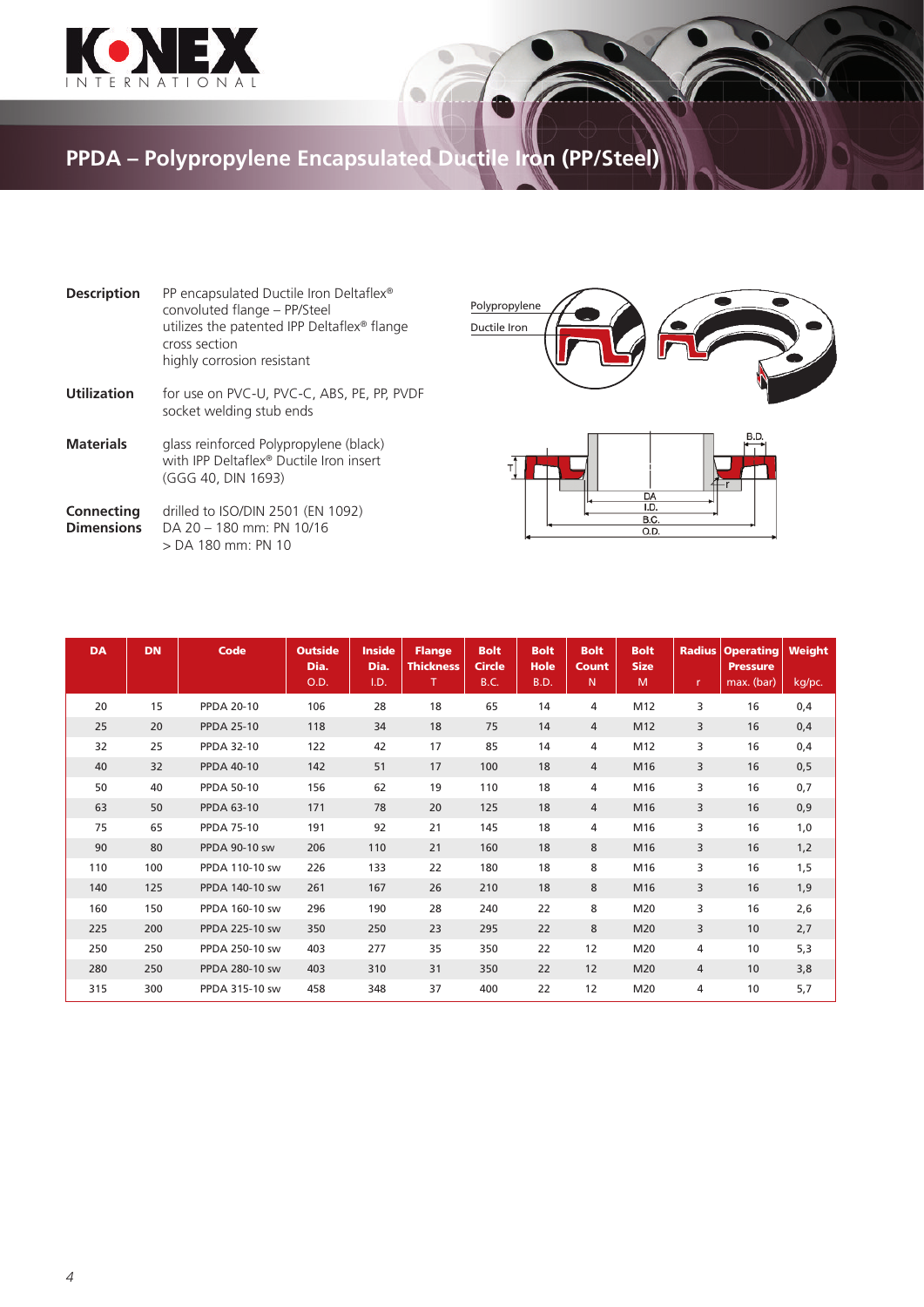

#### **PPDI – Polypropylene Encapsulated Ductile Iron (PP/Steel)**

| <b>Description</b> | PP encapsulated Ductile Iron Deltaflex <sup>®</sup><br>convoluted flange - PP/Steel                     |
|--------------------|---------------------------------------------------------------------------------------------------------|
|                    | utilizes the patented IPP Deltaflex® flange<br>cross section<br>highly corrosion resistant              |
| <b>Utilization</b> | for use on PVC-U, PVC-C, ABS, PE, PP, PVDF<br>socket (63 mm) and butt welding stub ends                 |
| <b>Materials</b>   | glass reinforced Polypropylene (black)<br>with IPP Deltaflex® Ductile Iron insert<br>(GGG 40, DIN 1693) |
| Connecting         | drilled to ANSI B16.5 class 150,<br>Dimensions B16.47 class 150 series A<br>and AWWA C207               |





| <b>DA</b> | <b>DN</b> | Code         | <b>Outside</b><br>Dia.<br>O.D. | <b>Inside</b><br>Dia.<br>I.D. | <b>Flange</b><br><b>Thickness</b><br>Ŧ | <b>Bolt</b><br><b>Circle</b><br><b>B.C.</b> | <b>Bolt</b><br><b>Hole</b><br>B.D. | <b>Bolt</b><br><b>Count</b><br>N | <b>Bolt</b><br><b>Size</b><br>M | ٠              | <b>Radius Operating Weight</b><br><b>Pressure</b><br>max. (bar) | kg/pc. |
|-----------|-----------|--------------|--------------------------------|-------------------------------|----------------------------------------|---------------------------------------------|------------------------------------|----------------------------------|---------------------------------|----------------|-----------------------------------------------------------------|--------|
| 63        | 2"        | PPDI 63-2"   | 164                            | 78                            | 18                                     | 121                                         | 19                                 | $\overline{4}$                   | M16                             | 4              | 16                                                              | 0,8    |
| 90        | 3"        | PPDI 90-3"   | 196                            | 108                           | 19                                     | 153                                         | 19                                 | $\overline{4}$                   | M16                             | $\overline{4}$ | 16                                                              | 1,0    |
| 110       | 4"        | PPDI 110-4"  | 237                            | 128                           | 25                                     | 191                                         | 19                                 | 8                                | M16                             | 4              | 16                                                              | 1,8    |
| 160       | 6"        | PPDI 160-6"  | 297                            | 178                           | 30                                     | 242                                         | 22                                 | 8                                | M20                             | $\overline{4}$ | 16                                                              | 3,2    |
| 225       | 8"        | PPDI 225-8"  | 354                            | 238                           | 34                                     | 299                                         | 22                                 | 8                                | M20                             | 4              | 16                                                              | 5,1    |
| 250       | 10"       | PPDI 250-10" | 425                            | 288                           | 38                                     | 362                                         | 26                                 | 12                               | M20                             | 4              | 16                                                              | 6,9    |
| 315       | 12"       | PPDI 315-12" | 497                            | 338                           | 51                                     | 432                                         | 26                                 | 12                               | M20                             | 6              | 16                                                              | 12,8   |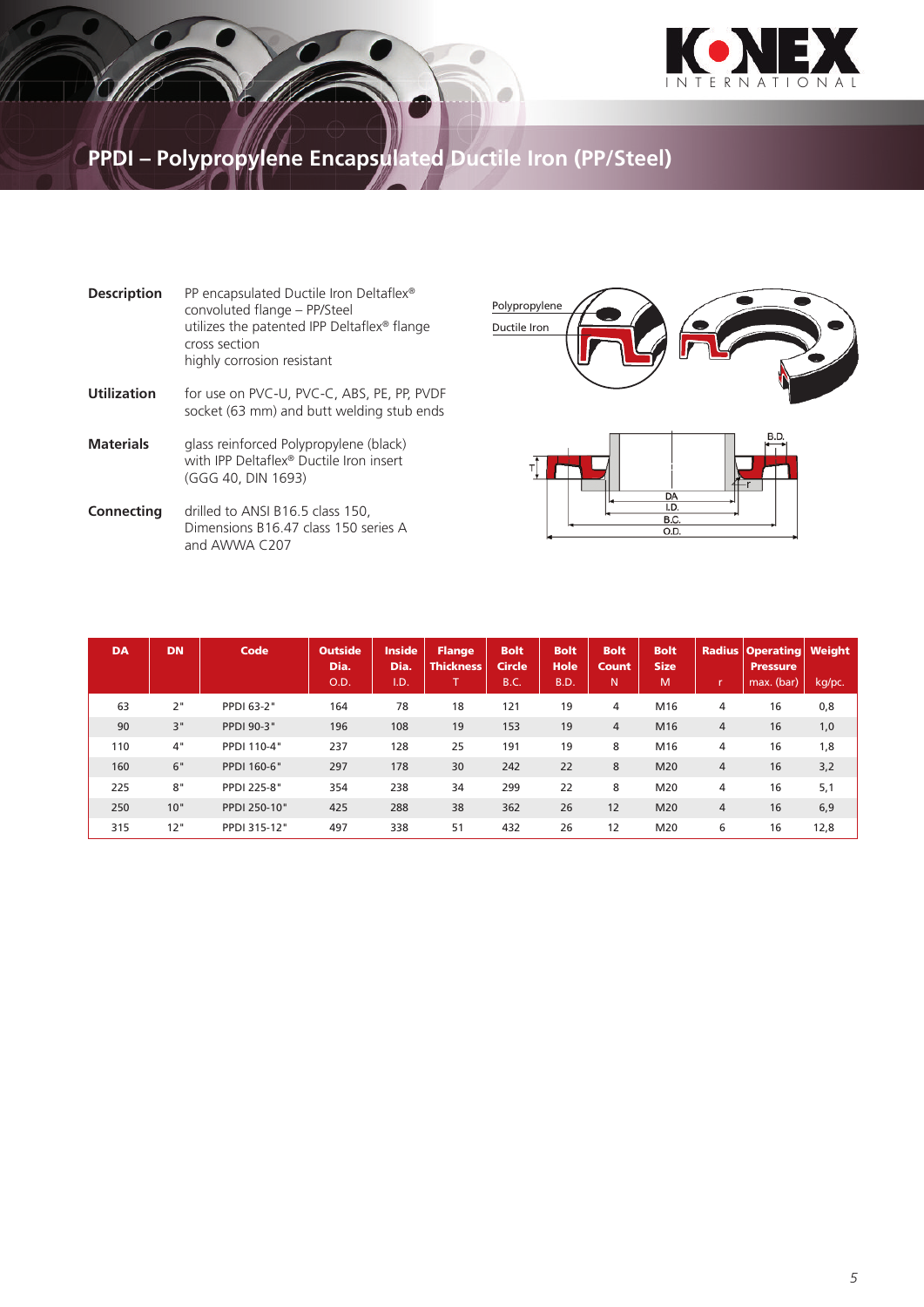

## **DF2DI – Ductile Iron (GGG 40) drilled to ISO/DIN 2501, PN 10**

| <b>Description</b>              | epoxy coated Deltaflex® convoluted flange<br>utilizes the patented IPP Deltaflex <sup>®</sup> flange<br>cross section |
|---------------------------------|-----------------------------------------------------------------------------------------------------------------------|
| <b>Utilization</b>              | for use on PE, PP, PVDF butt welding stub<br>ends                                                                     |
| <b>Material</b>                 | ductile Iron (GGG 40)                                                                                                 |
| Connecting<br><b>Dimensions</b> | drilled to ISO/DIN 2501 PN 10 (EN 1092)                                                                               |
| Finish                          | epoxy coated (black)                                                                                                  |





| <b>DA</b> | <b>DN</b> | <b>Code</b>        | <b>Outside</b><br>Dia.<br>O.D. | <b>Inside</b><br>Dia.<br>I.D. | <b>Flange</b><br><b>Thickness</b><br>Τ | <b>Bolt</b><br><b>Circle</b><br><b>B.C.</b> | <b>Bolt</b><br><b>Hole</b><br>B.D. | <b>Bolt</b><br>Count<br>N | <b>Bolt</b><br><b>Size</b><br>M | <b>Radius</b><br>r. | <b>Operating</b><br><b>Pressure</b><br>max. (bar) | <b>Weight</b><br>kg/pc. |
|-----------|-----------|--------------------|--------------------------------|-------------------------------|----------------------------------------|---------------------------------------------|------------------------------------|---------------------------|---------------------------------|---------------------|---------------------------------------------------|-------------------------|
| 50        | 40        | <b>DF2DI 50-10</b> | 150                            | 62                            | 16                                     | 110                                         | 18                                 | 4                         | M16                             | 3                   | 16                                                | 1,0                     |
| 63        | 50        | DF2DI 63-10        | 165                            | 78                            | 16                                     | 125                                         | 18                                 | 4                         | M16                             | 3                   | 16                                                | 1,1                     |
| 75        | 65        | DF2DI 75-10        | 185                            | 92                            | 16                                     | 145                                         | 18                                 | 4                         | M16                             | 3                   | 16                                                | 1,4                     |
| 90        | 80        | DF2DI 90-10        | 200                            | 108                           | 19                                     | 160                                         | 18                                 | 8                         | M16                             | 3                   | 16                                                | 1,6                     |
| 110       | 100       | DF2DI 110-10       | 220                            | 128                           | 19                                     | 180                                         | 18                                 | 8                         | M16                             | 3                   | 16                                                | 1,8                     |
| 125       | 100       | DF2DI 125-10       | 220                            | 135                           | 19                                     | 180                                         | 18                                 | 8                         | M16                             | 3                   | 16                                                | 1,7                     |
| 140       | 125       | DF2DI 140-10       | 250                            | 158                           | 19                                     | 210                                         | 18                                 | 8                         | M16                             | 3                   | 16                                                | 2,1                     |
| 160       | 150       | DF2DI 160-10       | 285                            | 178                           | 19                                     | 240                                         | 22                                 | 8                         | M20                             | 3                   | 16                                                | 2,6                     |
| 180       | 150       | DF2DI 180-10       | 285                            | 188                           | 19                                     | 240                                         | 22                                 | 8                         | M20                             | 3                   | 16                                                | 2,5                     |
| 200       | 200       | DF2DI 200-10       | 340                            | 235                           | 18                                     | 295                                         | 22                                 | 8                         | M20                             | 3                   | 10                                                | 3,5                     |
| 225       | 200       | DF2DI 225-10       | 340                            | 238                           | 18                                     | 295                                         | 22                                 | 8                         | M20                             | 3                   | 10                                                | 3,5                     |
| 250       | 250       | DF2DI 250-10       | 395                            | 288                           | 22                                     | 350                                         | 22                                 | 12                        | M20                             | 3                   | 10                                                | 5,3                     |
| 280       | 250       | DF2DI 280-10       | 395                            | 294                           | 22                                     | 350                                         | 22                                 | 12                        | M20                             | 3                   | 10                                                | 5,1                     |
| 315       | 300       | DF2DI 315-10       | 445                            | 338                           | 26                                     | 400                                         | 22                                 | 12                        | M20                             | 3                   | 10                                                | 6,6                     |
| 355       | 350       | DF2DI 355-10       | 505                            | 376                           | 30                                     | 460                                         | 22                                 | 16                        | M20                             | $\overline{4}$      | 10                                                | 11,3                    |
| 400       | 400       | DF2DI 400-10       | 565                            | 430                           | 34                                     | 515                                         | 26                                 | 16                        | M24                             | 4                   | 10                                                | 14,2                    |
| 450       | 500       | DF2DI 450-10       | 670                            | 517                           | 42                                     | 620                                         | 26                                 | 20                        | M24                             | 6                   | 10                                                | 21,5                    |
| 500       | 500       | DF2DI 500-10       | 670                            | 533                           | 38                                     | 620                                         | 26                                 | 20                        | M24                             | 4                   | 10                                                | 18,7                    |
| 560       | 600       | DF2DI 560-10       | 785                            | 618                           | 50                                     | 725                                         | 30                                 | 20                        | M27                             | $\overline{7}$      | 10                                                | 34,8                    |
| 630       | 600       | DF2DI 630-10       | 785                            | 645                           | 40                                     | 725                                         | 30                                 | 20                        | M27                             | $\overline{4}$      | 10                                                | 26,4                    |
| 710       | 700       | DF2DI 710-10       | 900                            | 740                           | 45                                     | 840                                         | 30                                 | 24                        | M27                             | 5                   | 6                                                 | 36,4                    |
| 800       | 800       | DF2DI 800-10       | 1015                           | 843                           | 53                                     | 950                                         | 33                                 | 24                        | M30                             | 5                   | 6                                                 | 50,5                    |
| 900       | 900       | DF2DI 900-10       | 1115                           | 947                           | 56                                     | 1050                                        | 33                                 | 28                        | M30                             | 5                   | 6                                                 | 55,8                    |
| 1000      | 1000      | DF2DI 1000-10      | 1230                           | 1050                          | 62                                     | 1160                                        | 36                                 | 28                        | M33                             | 5                   | 6                                                 | 71,1                    |
| 1200      | 1200      | DF2DI 1200-10      | 1455                           | 1260                          | 68                                     | 1380                                        | 39                                 | 32                        | M36                             | 6                   | 4                                                 | 101,0                   |
| 1400      | 1400      | DF2DI 1400-10      | 1675                           | 1441                          | 72                                     | 1590                                        | 42                                 | 36                        | M39                             | 6                   | 4                                                 | 143,0                   |
| 1600      | 1600      | DF2DI 1600-10      | 1915                           | 1644                          | 84                                     | 1820                                        | 48                                 | 40                        | M45                             | 6                   | 4                                                 | 203,0                   |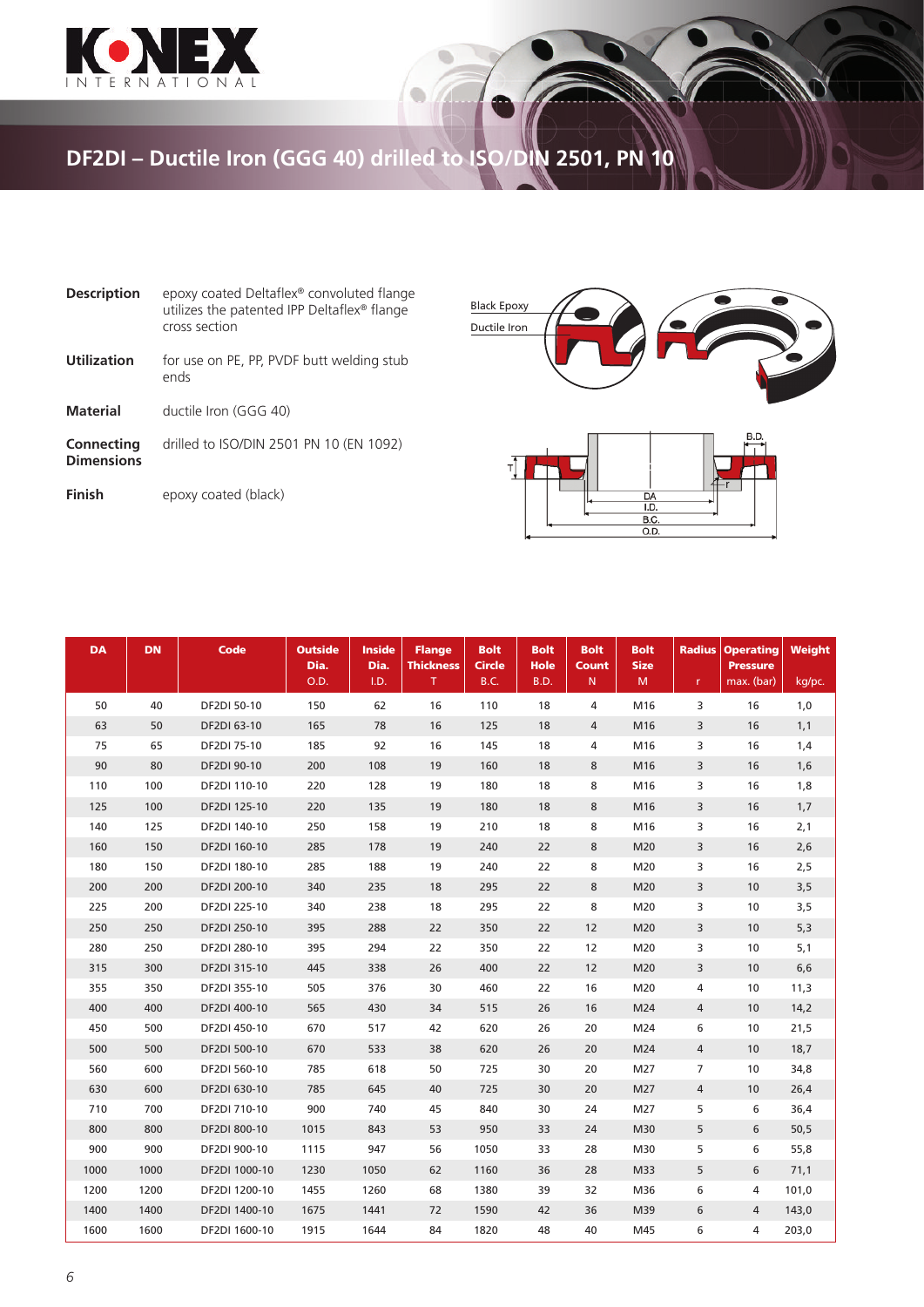

## **DF2DI – Ductile Iron (GGG 40) drilled to ISO/DIN 2501, PN 16**

| <b>Description</b>              | epoxy coated Deltaflex <sup>®</sup> convoluted flange<br>utilizes the patented IPP Deltaflex <sup>®</sup> flange<br>cross section |
|---------------------------------|-----------------------------------------------------------------------------------------------------------------------------------|
| Utilization                     | for use on PE, PP, PVDF butt welding stub<br>ends                                                                                 |
| <b>Material</b>                 | ductile Iron (GGG 40)                                                                                                             |
| Connecting<br><b>Dimensions</b> | drilled to ISO/DIN 2501 PN 16 (EN 1092)                                                                                           |
| Finish                          | epoxy coated (black)                                                                                                              |





| <b>DA</b> | <b>DN</b> | <b>Code</b>  | <b>Outside</b><br>Dia.<br>O.D. | <b>Inside</b><br>Dia.<br>I.D. | <b>Flange</b><br><b>Thickness</b><br>T | <b>Bolt</b><br><b>Circle</b><br><b>B.C.</b> | <b>Bolt</b><br><b>Hole</b><br>B.D. | <b>Bolt</b><br><b>Count</b><br>N | <b>Bolt</b><br><b>Size</b><br>M | <b>Radius</b><br>$\mathsf{r}$ | <b>Operating</b><br><b>Pressure</b><br>max. (bar) | Weight<br>kg/pc. |
|-----------|-----------|--------------|--------------------------------|-------------------------------|----------------------------------------|---------------------------------------------|------------------------------------|----------------------------------|---------------------------------|-------------------------------|---------------------------------------------------|------------------|
| 50        | 40        | DF2DI 50-10  | 150                            | 62                            | 16                                     | 110                                         | 18                                 | 4                                | M16                             | 3                             | 16                                                | 1,0              |
| 63        | 50        | DF2DI 63-10  | 165                            | 78                            | 16                                     | 125                                         | 18                                 | 4                                | M16                             | 3                             | 16                                                | 1,1              |
| 75        | 65        | DF2DI 75-10  | 185                            | 92                            | 16                                     | 145                                         | 18                                 | 4                                | M16                             | 3                             | 16                                                | 1,4              |
| 90        | 80        | DF2DI 90-10  | 200                            | 108                           | 19                                     | 160                                         | 18                                 | 8                                | M16                             | 3                             | 16                                                | 1,6              |
| 110       | 100       | DF2DI 110-10 | 220                            | 128                           | 19                                     | 180                                         | 18                                 | 8                                | M16                             | 3                             | 16                                                | 1,8              |
| 125       | 100       | DF2DI 125-10 | 220                            | 135                           | 19                                     | 180                                         | 18                                 | 8                                | M16                             | 3                             | 16                                                | 1,7              |
| 140       | 125       | DF2DI 140-10 | 250                            | 158                           | 19                                     | 210                                         | 18                                 | 8                                | M16                             | 3                             | 16                                                | 2,1              |
| 160       | 150       | DF2DI 160-10 | 285                            | 178                           | 19                                     | 240                                         | 22                                 | 8                                | M20                             | 3                             | 16                                                | 2,6              |
| 180       | 150       | DF2DI 180-10 | 285                            | 188                           | 19                                     | 240                                         | 22                                 | 8                                | M20                             | 3                             | 16                                                | 2,5              |
| 200       | 200       | DF2DI 200-16 | 340                            | 235                           | 23                                     | 295                                         | 22                                 | 12                               | M20                             | 4                             | 16                                                | 4,0              |
| 225       | 200       | DF2DI 225-16 | 340                            | 238                           | 23                                     | 295                                         | 22                                 | 12                               | M20                             | 3                             | 16                                                | 3,9              |
| 250       | 250       | DF2DI 250-16 | 405                            | 288                           | 29                                     | 355                                         | 26                                 | 12                               | M24                             | 3                             | 16                                                | 6,6              |
| 280       | 250       | DF2DI 280-16 | 405                            | 294                           | 29                                     | 355                                         | 26                                 | 12                               | M24                             | 3                             | 16                                                | 6, 5             |
| 315       | 300       | DF2DI 315-16 | 460                            | 338                           | 34                                     | 410                                         | 26                                 | 12                               | M24                             | 3                             | 16                                                | 8,6              |
| 355       | 350       | DF2DI 355-16 | 520                            | 376                           | 39                                     | 470                                         | 26                                 | 16                               | M24                             | 4                             | 16                                                | 14,4             |
| 400       | 400       | DF2DI 400-16 | 580                            | 430                           | 43                                     | 525                                         | 30                                 | 16                               | M27                             | 4                             | 16                                                | 17,0             |
| 450       | 500       | DF2DI 450-16 | 715                            | 517                           | 46                                     | 650                                         | 33                                 | 20                               | M30                             | 6,5                           | 16                                                | 27,0             |
| 500       | 500       | DF2DI 500-16 | 715                            | 533                           | 46                                     | 650                                         | 33                                 | 20                               | M30                             | $\overline{7}$                | 16                                                | 24,4             |
| 560       | 600       | DF2DI 560-16 | 840                            | 618                           | 55                                     | 770                                         | 36                                 | 20                               | M33                             | 6                             | 16                                                | 43,4             |
| 630       | 600       | DF2DI 630-16 | 840                            | 645                           | 55                                     | 770                                         | 36                                 | 20                               | M33                             | 6                             | 16                                                | 34,1             |